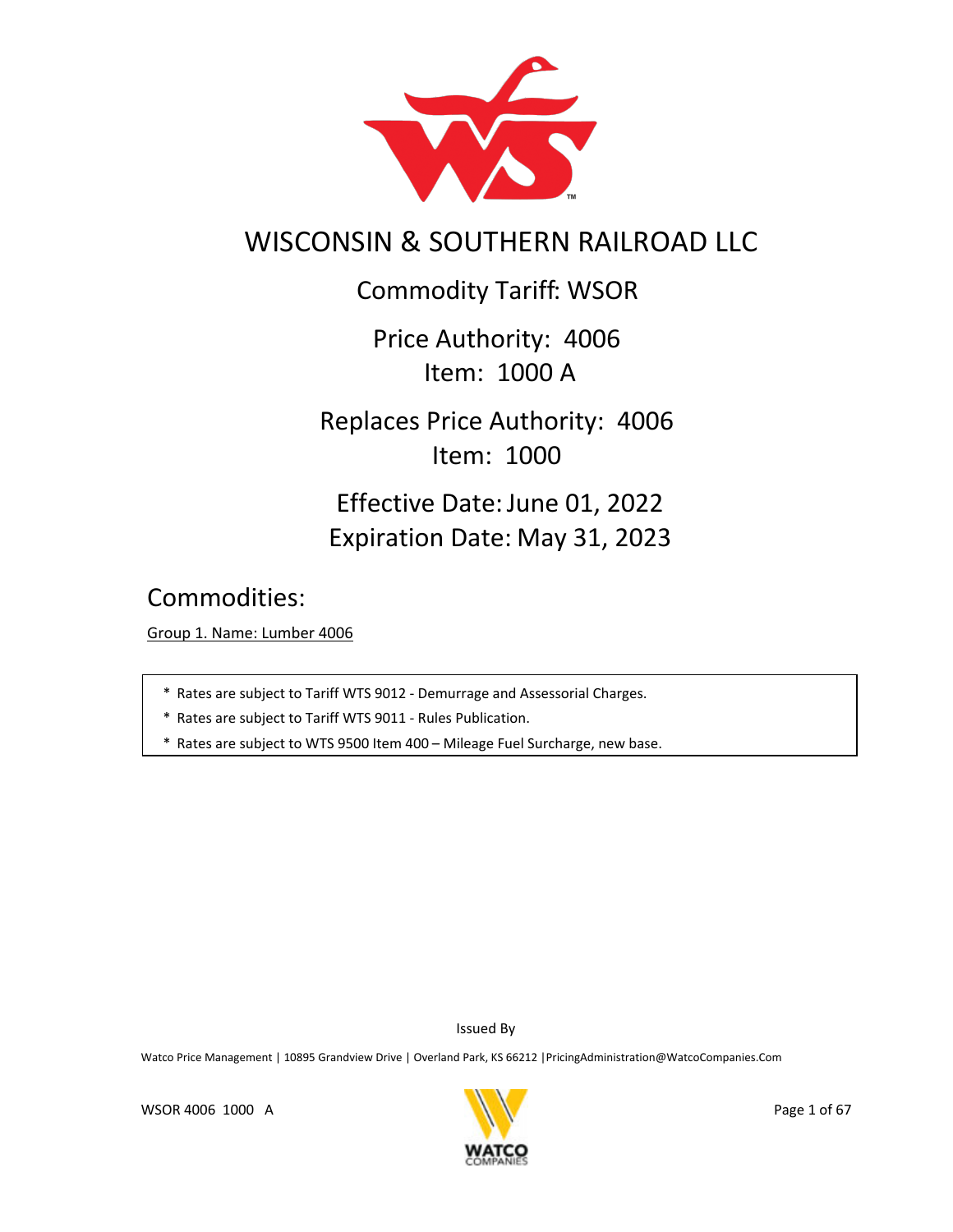| <b>WISCONSIN &amp; SOUTHERN</b><br>RAILROAD LLC<br>Carload |                                                                                                                                  | <b>Commodity Tariff</b><br><b>WSOR 4006</b><br>1000 A<br>Confidential Copy                                                                                                                                                                                                                                                                                                                                                                                                                                                                                                                                                                                                             | Eff. Date: June 01, 2022<br>Exp. Date: May 31, 2023 |
|------------------------------------------------------------|----------------------------------------------------------------------------------------------------------------------------------|----------------------------------------------------------------------------------------------------------------------------------------------------------------------------------------------------------------------------------------------------------------------------------------------------------------------------------------------------------------------------------------------------------------------------------------------------------------------------------------------------------------------------------------------------------------------------------------------------------------------------------------------------------------------------------------|-----------------------------------------------------|
|                                                            | Commodities: Group 1. Name: Lumber 4006<br>24292 (COOPERAGE STOCK)<br>OTHERPRESERVATIVES)<br>PRESERVATIVES)<br>24993 (HARDBOARD) | 24116 (WOOD POSTS, POLES OR PILING)<br>24211 (LUMBER, ROUGH OR SOFTWOOD CUTSTOCK OR FLOORING)<br>24212 (SAWED TIES (RAILROAD, MINE))<br>24214 (HARDWOOD DIMENSION STOCK ORFURNITURE PARTS OR VEHICLESTOCK)<br>24215 (HARDWOOD FLOORING)<br>24219 (LUMBER OR DIMENSION STOCK, NEC)<br>24294 (EXCELSIOR, BALED OR BULK)<br>243 (MILLWORK, VENEER, PLYWOOD)<br>24911 (WOOD PILING, POSTS, ORTIMBERS, ETC., CREOSOTED, ORTREATED WITH<br>24912 (TIES, MINE, RAILROAD, ETC., CREOSOTED, OR TREATED WITHOTHER<br>24913 (LUMBER, CREOSOTED OR TREATEDWITH OTHER PRESERVATIVES)<br>24991 (WOOD PRODUCTS, NEC EXC. CONTAINERS)<br>24996 (WOOD PARTICLE BOARD)<br>24997 (FENCING OR GATES, WOOD) |                                                     |
|                                                            | Group 1. Name: WTS 9500 Item 400 FSC<br>Price is subject to Fuel Surcharge. AND                                                  | <b>General Shipment/Equipment Conditions Applicable to All Rates:</b><br>The Mileage Basis being utilized is PC Miler Rail Fuel Mileage.                                                                                                                                                                                                                                                                                                                                                                                                                                                                                                                                               |                                                     |

# **General Rate and Minimum Qualifiers Applicable to All Rates**

| <u>Col</u> | <b>Rate Application</b>     |  | Minimum Amt. Maximum Amt. %Capacity Min. LFVC |  |
|------------|-----------------------------|--|-----------------------------------------------|--|
|            | Rate Application is per car |  |                                               |  |

# Issued By

Watco Price Management | 10895 Grandview Drive | Overland Park, KS 66212 |PricingAdministration@WatcoCompanies.Com

WSOR 4006 1000 A

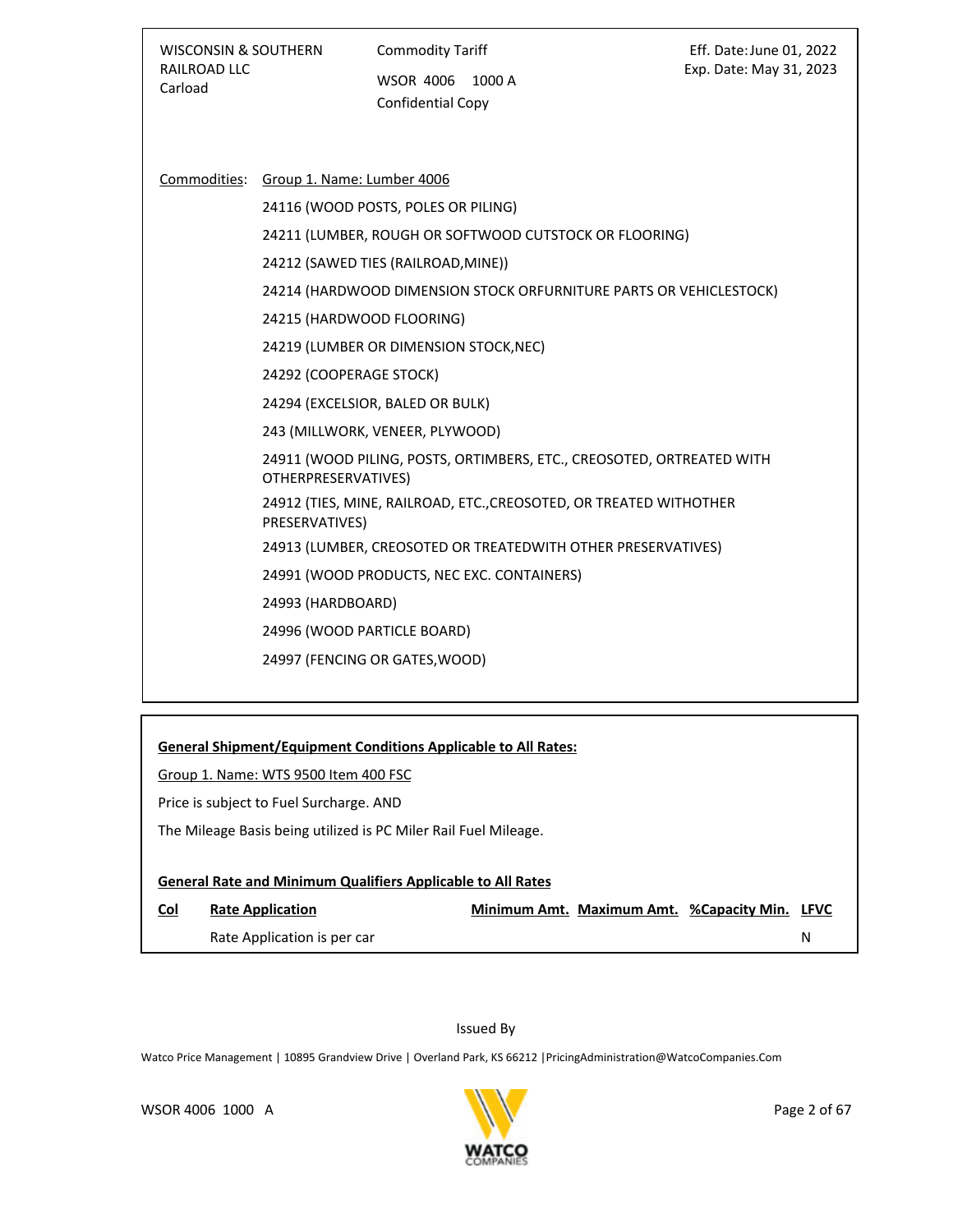**SECTION 1 ITEM 1000** 

|                |                             | <b>RATES IN US DOLLARS PER CAR</b> |      |              |  |
|----------------|-----------------------------|------------------------------------|------|--------------|--|
| <b>BETWEEN</b> | $AND(R-1)$                  | <b>COLUMN</b>                      |      |              |  |
|                |                             | $\mathbf{A}$                       | B    | $\mathbf{C}$ |  |
| CHICAGO, IL    | <b>BOSCOBEL, WI*</b>        | 1464                               | 1581 | 1707         |  |
| (from beyond)  | <b>CROSS PLAINS, WI*</b>    | 1257                               | 1357 | 1466         |  |
|                | DANE, WI*                   | 1257                               | 1357 | 1466         |  |
|                | <b>DELAVAN, WI</b>          | 1163                               | 1256 | 1357         |  |
|                | <b>EDGERTON, WI*</b>        | 1189                               | 1285 | 1387         |  |
|                | <b>ELKHORN, WI</b>          | 1163                               | 1256 | 1357         |  |
|                | <b>FREDONIA, WI*</b>        | 1465                               | 1582 | 1708         |  |
|                | <b>GERMANTOWN, WI*</b>      | 1456                               | 1574 | 1728         |  |
|                | <b>IRON RIDGE, WI*</b>      | 1455                               | 1573 | 1728         |  |
|                | JANESVILLE, WI*             | 1165                               | 1257 | 1358         |  |
|                | <b>MADISON, WI*</b>         | 1228                               | 1327 | 1434         |  |
|                | MARSHALL, WI*               | 1258                               | 1358 | 1467         |  |
|                | <b>MAZOMANIE, WI*</b>       | 1258                               | 1359 | 1468         |  |
|                | <b>MCFARLAND, WI*</b>       | 1227                               | 1325 | 1432         |  |
|                | <b>MIDDLETON, WI*</b>       | 1230                               | 1328 | 1435         |  |
|                | <b>MILWAUKEE, WI*</b>       | 1462                               | 1579 | 1704         |  |
|                | <b>OSHKOSH, WI*</b>         | 1473                               | 1590 | 1717         |  |
|                | PRAIRIE DU CHIEN, WI*       | 1470                               | 1588 | 1715         |  |
|                | <b>REEDSBURG, WI*</b>       | 1401                               | 1513 | 1635         |  |
|                | <b>SHEBOYGAN FALLS, WI*</b> | 1473                               | 1590 | 1716         |  |
|                | <b>SLINGER, WI*</b>         | 1456                               | 1574 | 1728         |  |
|                | <b>SUN PRAIRIE, WI*</b>     | 1256                               | 1357 | 1465         |  |
|                | <b>WAUKESHA, WI*</b>        | 1230                               | 1329 | 1436         |  |
|                | WAUNAKEE, WI*               | 1230                               | 1329 | 1436         |  |
|                | <b>WHITEWATER, WI*</b>      | 1190                               | 1286 | 1390         |  |

**APPLICATION OF RATES COLUMN A: BOXCARS NOT EXCEEDING 5600 CUBIC CAPACITY COLUMN B: BOXCARS EXCEEDING 5600 BUT NOT EXCEEDING 7000 CUBIC CAPACITY COLUMN B: FLATCARS NOT EXCEEDING 70' IN LENGTH COLUMN C: BOXCARS EXCEEDING 7000 CUBIC CAPACITY COLUMN C: FLATCARS EXCEEDING 70' IN LENGTH**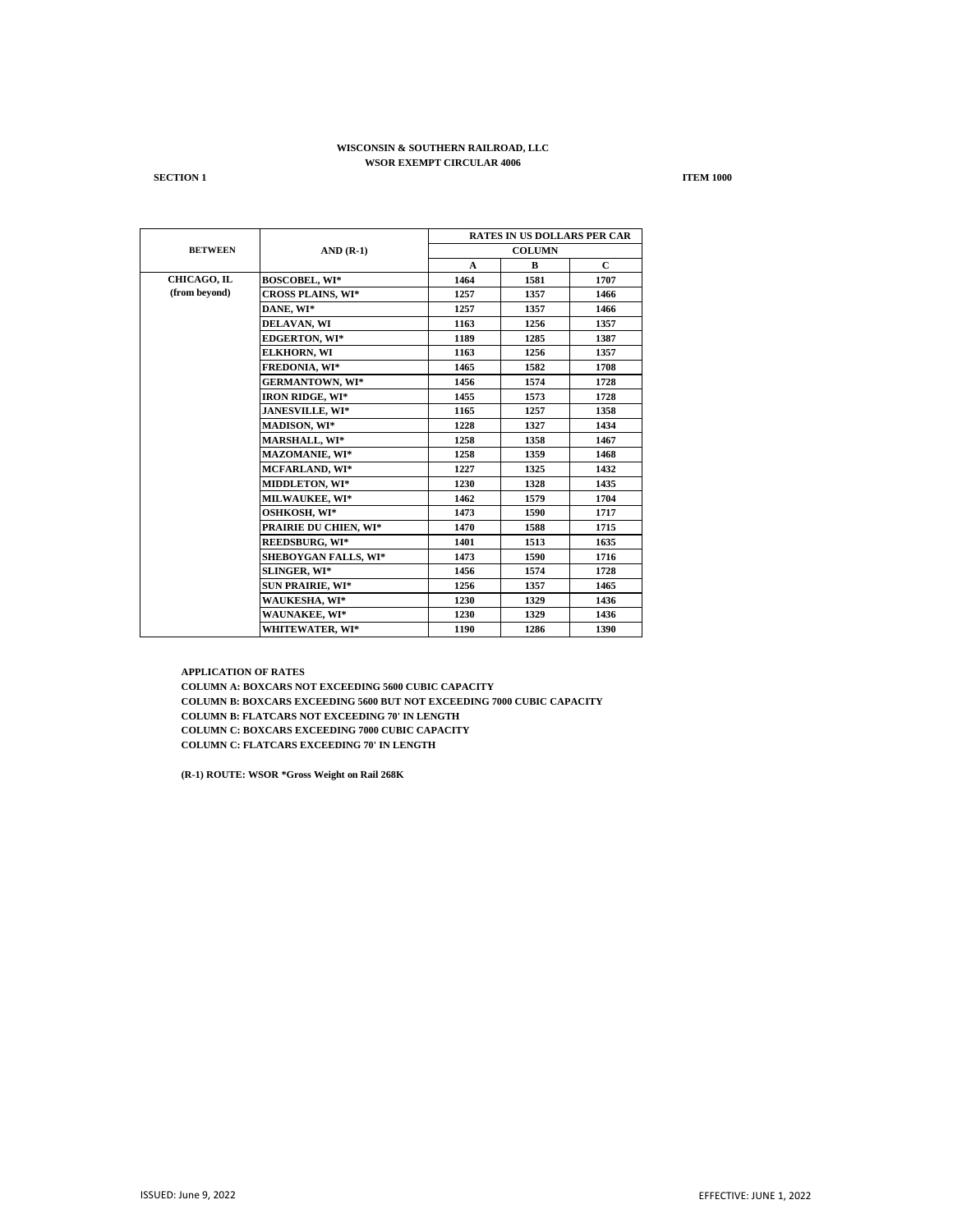**SECTION 1 ITEM 1001** 

|                       | $AND(R-1)$                   | <b>RATES IN US DOLLARS PER CAR</b> |      |              |
|-----------------------|------------------------------|------------------------------------|------|--------------|
| <b>BETWEEN</b>        |                              | <b>COLUMN</b>                      |      |              |
|                       |                              | $\mathbf{A}$                       | B    | $\mathbf{C}$ |
| <b>JANESVILLE, WI</b> | <b>BOSCOBEL, WI*</b>         | 1156                               | 1250 | 1350         |
| (CPRS/UP INTERCHANGE) | <b>CROSS PLAINS, WI*</b>     | 1103                               | 1190 | 1286         |
|                       | DANE, WI*                    | 1103                               | 1190 | 1286         |
|                       | DELAVAN, WI                  | 1085                               | 1172 | 1265         |
|                       | <b>EDGERTON, WI*</b>         | 1083                               | 1170 | 1264         |
|                       | <b>ELKHORN, WI</b>           | 1086                               | 1173 | 1267         |
|                       | JANESVILLE, WI*              | 674                                | 729  | 786          |
|                       | <b>MADISON, WI*</b>          | 1100                               | 1187 | 1283         |
|                       | <b>MARSHALL, WI*</b>         | 1104                               | 1192 | 1287         |
|                       | <b>MAZOMANIE, WI*</b>        | 1104                               | 1193 | 1288         |
|                       | <b>MCFARLAND, WI*</b>        | 1098                               | 1185 | 1281         |
|                       | <b>MIDDLETON, WI*</b>        | 1101                               | 1188 | 1284         |
|                       | <b>PRAIRIE DU CHIEN, WI*</b> | 1163                               | 1256 | 1357         |
|                       | <b>REEDSBURG, WI*</b>        | 1152                               | 1245 | 1343         |
|                       | <b>SUN PRAIRIE, WI*</b>      | 1102                               | 1189 | 1285         |
|                       | WAUKESHA, WI*                | 1102                               | 1189 | 1285         |
|                       | WAUNAKEE, WI*                | 1102                               | 1189 | 1285         |
|                       | WHITEWATER, WI*              | 1084                               | 1172 | 1265         |

**APPLICATION OF RATES**

**COLUMN A: BOXCARS NOT EXCEEDING 5600 CUBIC CAPACITY COLUMN B: BOXCARS EXCEEDING 5600 BUT NOT EXCEEDING 7000 CUBIC CAPACITY COLUMN B: FLATCARS NOT EXCEEDING 70' IN LENGTH COLUMN C: BOXCARS EXCEEDING 7000 CUBIC CAPACITY COLUMN C: FLATCARS EXCEEDING 70' IN LENGTH**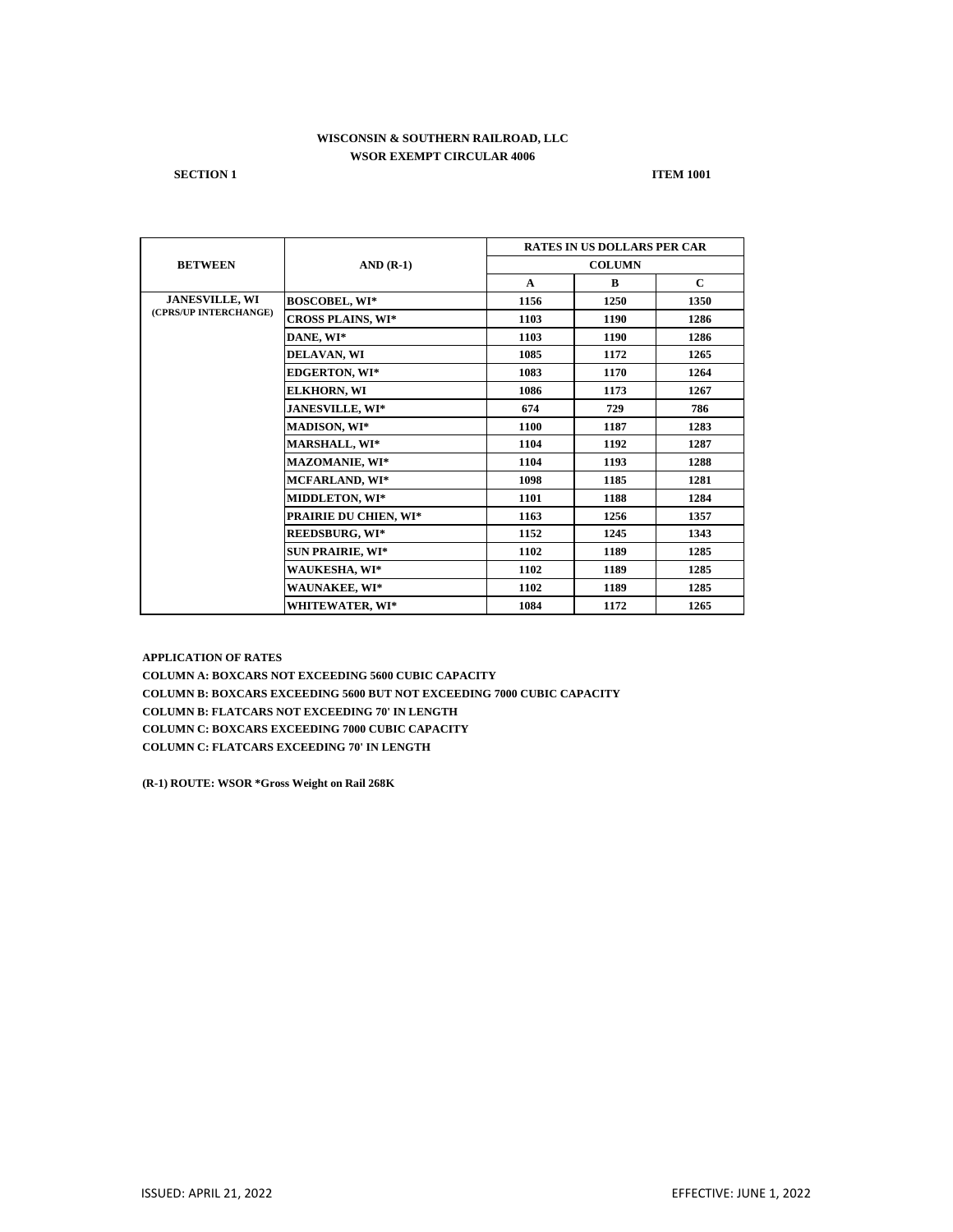**SECTION 1 ITEM 1002** 

|                    | $AND(R-1)$              | <b>RATES IN US DOLLARS PER CAR</b> |      |              |
|--------------------|-------------------------|------------------------------------|------|--------------|
| <b>BETWEEN</b>     |                         | <b>COLUMN</b>                      |      |              |
|                    |                         | $\mathbf{A}$                       | B    | $\mathbf{C}$ |
| <b>MADISON, WI</b> | <b>BOSCOBEL, WI</b>     | 1146                               | 1239 | 1337         |
| (CPRS INTERCHANGE) | <b>CROSS PLAINS, WI</b> | 1083                               | 1170 | 1263         |
|                    | DANE, WI                | 1083                               | 1170 | 1264         |
|                    | DELAVAN, WI*            | 1145                               | 1237 | 1336         |
|                    | <b>EDGERTON, WI</b>     | 1085                               | 1173 | 1266         |
|                    | <b>ELKHORN, WI*</b>     | 1146                               | 1239 | 1337         |
|                    | <b>JANESVILLE, WI</b>   | 1100                               | 1187 | 1283         |
|                    | <b>MADISON, WI</b>      | 674                                | 729  | 786          |
|                    | <b>MAZOMANIE, WI</b>    | 1084                               | 1172 | 1265         |
|                    | <b>MCFARLAND, WI</b>    | 1081                               | 1168 | 1262         |
|                    | PRAIRIE DU CHIEN, WI    | 1153                               | 1245 | 1344         |
|                    | <b>REEDSBURG, WI*</b>   | 1102                               | 1190 | 1285         |
|                    | WAUKESHA, WI            | 1149                               | 1241 | 1339         |
|                    | <b>WAUNAKEE, WI</b>     | 1082                               | 1169 | 1263         |
|                    | WHITEWATER, WI          | 1101                               | 1188 | 1284         |

**APPLICATION OF RATES**

**COLUMN A: BOXCARS NOT EXCEEDING 5600 CUBIC CAPACITY COLUMN B: BOXCARS EXCEEDING 5600 BUT NOT EXCEEDING 7000 CUBIC CAPACITY COLUMN B: FLATCARS NOT EXCEEDING 70' IN LENGTH COLUMN C: BOXCARS EXCEEDING 7000 CUBIC CAPACITY COLUMN C: FLATCARS EXCEEDING 70' IN LENGTH**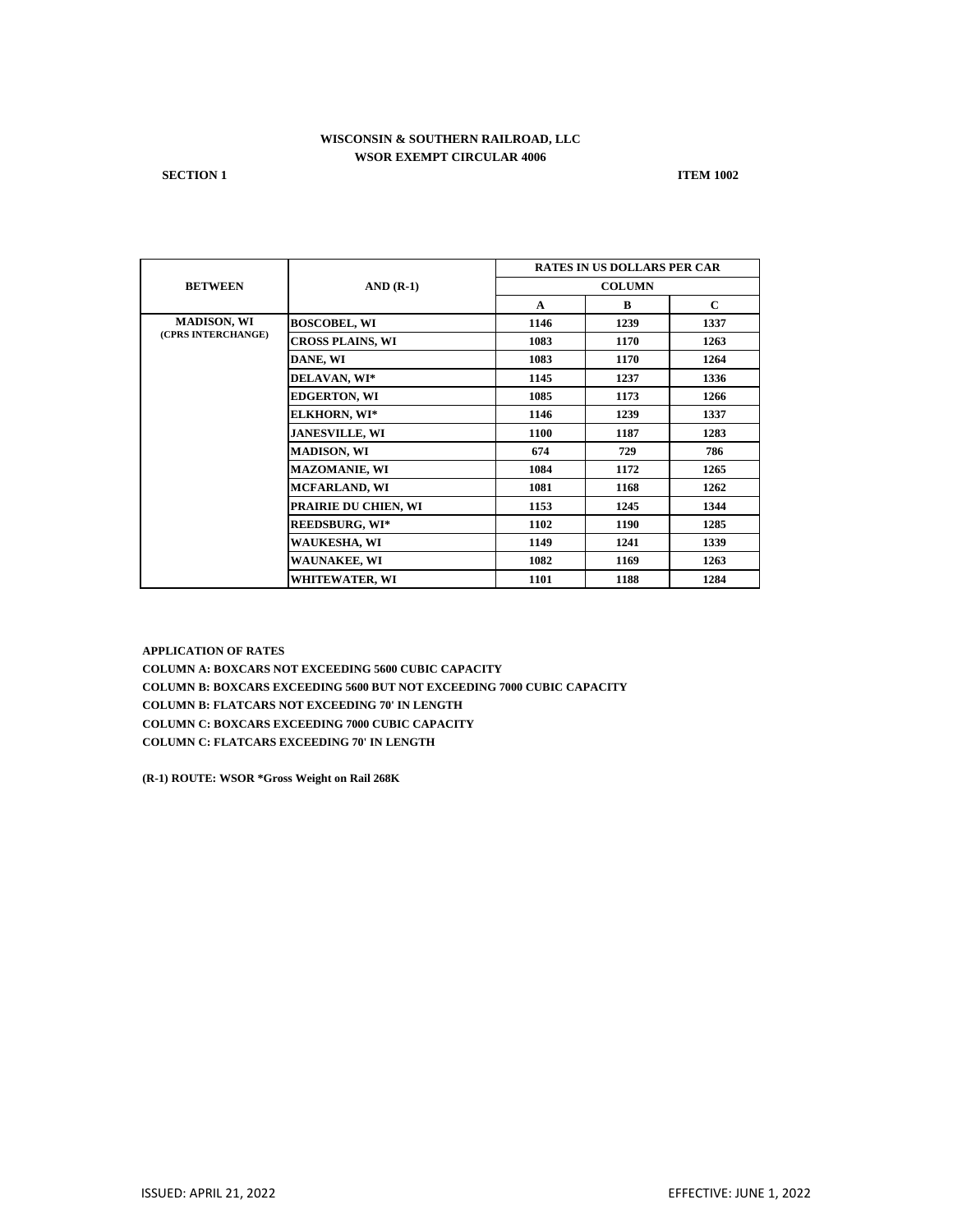**SECTION 1 ITEM 1003** 

|                    | $AND(R-1)$                  | <b>RATES IN US DOLLARS PER CAR</b> |      |              |  |
|--------------------|-----------------------------|------------------------------------|------|--------------|--|
| <b>BETWEEN</b>     |                             | <b>COLUMN</b>                      |      |              |  |
|                    |                             | $\mathbf{A}$                       | B    | $\mathbf{C}$ |  |
| <b>SLINGER, WI</b> | <b>BOSCOBEL, WI</b>         | 1323                               | 1429 | 1544         |  |
| (CN INTERCHANGE)   | <b>CROSS PLAINS, WI</b>     | 1181                               | 1277 | 1378         |  |
|                    | DANE, WI                    | 1181                               | 1277 | 1378         |  |
|                    | DELAVAN, WI*                | 1103                               | 1192 | 1287         |  |
|                    | <b>EDGERTON, WI</b>         | 1098                               | 1185 | 1281         |  |
|                    | ELKHORN, WI*                | 1104                               | 1193 | 1288         |  |
|                    | <b>FREDONIA, WI*</b>        | 1046                               | 1131 | 1221         |  |
|                    | <b>GERMANTOWN, WI</b>       | 936                                | 1012 | 1094         |  |
|                    | <b>IRON RIDGE, WI</b>       | 936                                | 1012 | 1094         |  |
|                    | <b>JANESVILLE, WI</b>       | 1098                               | 1185 | 1281         |  |
|                    | <b>MADISON, WI</b>          | 1104                               | 1192 | 1287         |  |
|                    | <b>MARSHALL, WI</b>         | 1182                               | 1278 | 1379         |  |
|                    | <b>MAZOMANIE, WI</b>        | 1183                               | 1279 | 1380         |  |
|                    | <b>MCFARLAND, WI</b>        | 1102                               | 1189 | 1285         |  |
|                    | <b>MIDDLETON, WI</b>        | 1105                               | 1194 | 1290         |  |
|                    | <b>MILWAUKEE, WI</b>        | 941                                | 1017 | 1099         |  |
|                    | <b>OSHKOSH, WI</b>          | 1052                               | 1136 | 1226         |  |
|                    | PRAIRIE DU CHIEN, WI        | 1329                               | 1436 | 1551         |  |
|                    | <b>REEDSBURG, WI*</b>       | 1319                               | 1424 | 1538         |  |
|                    | <b>SHEBOYGAN FALLS, WI*</b> | 1054                               | 1138 | 1228         |  |
|                    | <b>SLINGER, WI</b>          | 917                                | 993  | 1075         |  |
|                    | <b>SUN PRAIRIE, WI</b>      | 1181                               | 1276 | 1377         |  |
|                    | <b>WAUKESHA, WI</b>         | 950                                | 1027 | 1109         |  |
|                    | WAUNAKEE, WI                | 1180                               | 1276 | 1377         |  |
|                    | WHITEWATER, WI              | 958                                | 1034 | 1117         |  |

**APPLICATION OF RATES**

**COLUMN A: BOXCARS NOT EXCEEDING 5600 CUBIC CAPACITY COLUMN B: BOXCARS EXCEEDING 5600 BUT NOT EXCEEDING 7000 CUBIC CAPACITY COLUMN B: FLATCARS NOT EXCEEDING 70' IN LENGTH COLUMN C: BOXCARS EXCEEDING 7000 CUBIC CAPACITY COLUMN C: FLATCARS EXCEEDING 70' IN LENGTH**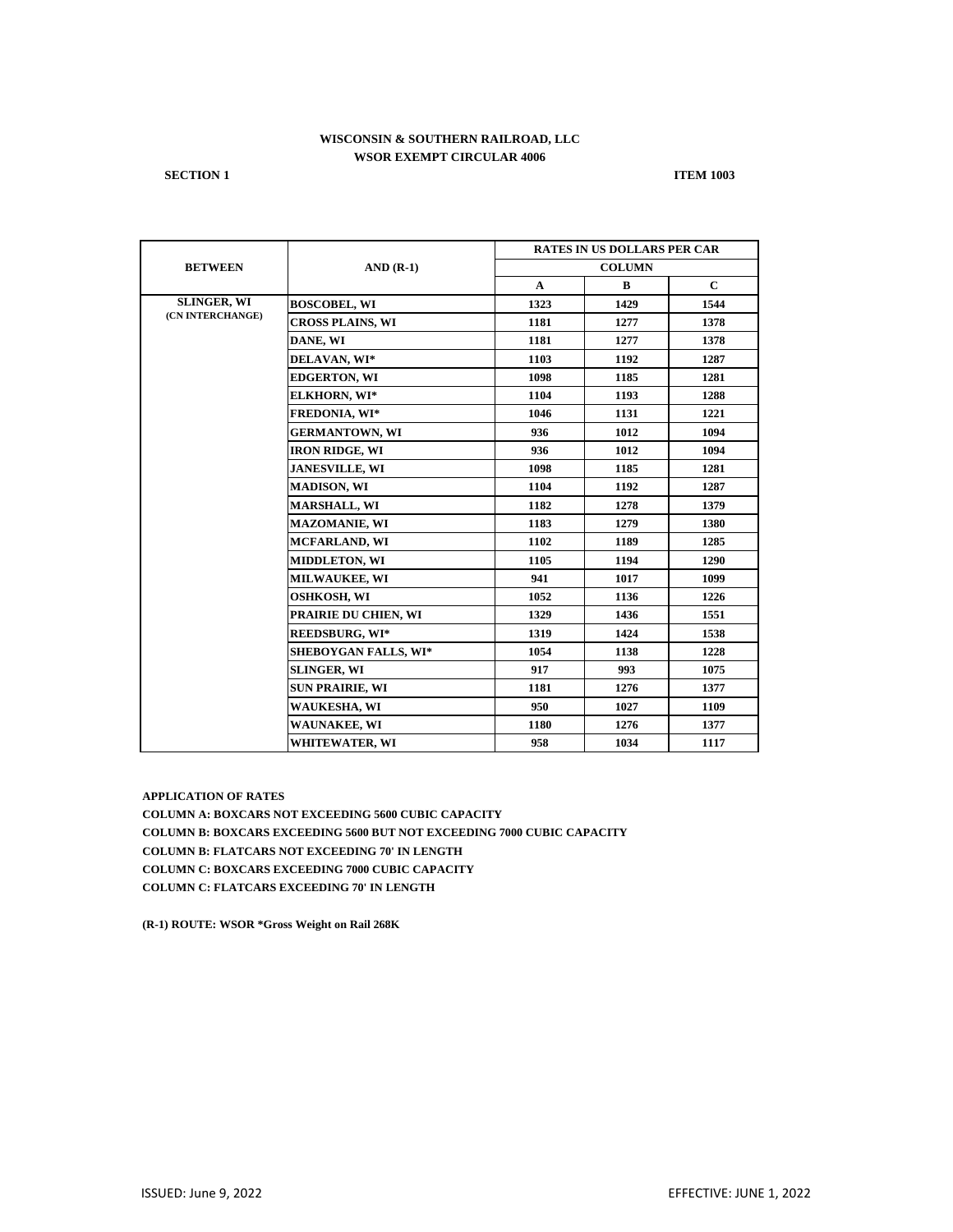**SECTION 1 ITEM 1004** 

|                      | $AND(R-1)$                  | <b>RATES IN US DOLLARS PER CAR</b> |               |      |  |  |
|----------------------|-----------------------------|------------------------------------|---------------|------|--|--|
| <b>BETWEEN</b>       |                             |                                    | <b>COLUMN</b> |      |  |  |
|                      |                             | A                                  | B             | C    |  |  |
| <b>GRANVILLE, WI</b> | <b>GERMANTOWN, WI</b>       | 950                                | 1027          | 1109 |  |  |
| (UP INTERCHANGE)     | <b>MADISON, WI</b>          | 1126                               | 1213          | 1309 |  |  |
|                      | <b>MILWAUKEE, WI</b>        | 950                                | 1027          | 1109 |  |  |
|                      | <b>FREDONIA, WI*</b>        | 1052                               | 1137          | 1227 |  |  |
|                      | <b>IRON RIDGE, WI</b>       | 950                                | 1027          | 1109 |  |  |
|                      | <b>SHEBOYGAN FALLS, WI*</b> | 1060                               | 1144          | 1236 |  |  |
|                      | <b>OSHKOSH, WI</b>          | 1067                               | 1151          | 1244 |  |  |

#### **APPLICATION OF RATES**

**COLUMN A: BOXCARS NOT EXCEEDING 5600 CUBIC CAPACITY COLUMN B: BOXCARS EXCEEDING 5600 BUT NOT EXCEEDING 7000 CUBIC CAPACITY COLUMN B: FLATCARS NOT EXCEEDING 70' IN LENGTH**

**COLUMN C: BOXCARS EXCEEDING 7000 CUBIC CAPACITY COLUMN C: FLATCARS EXCEEDING 70' IN LENGTH**